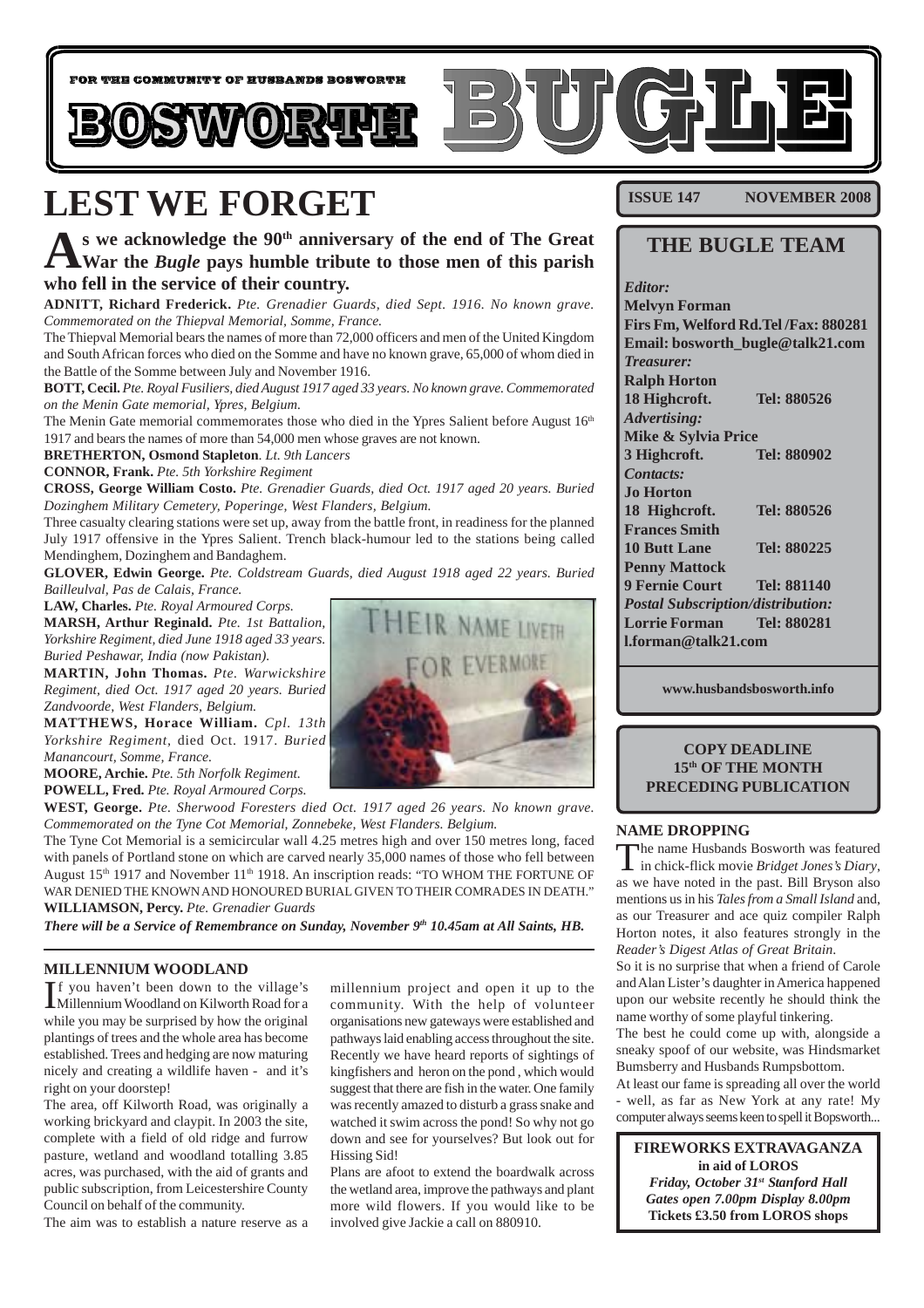### **POSTBAG**

#### *From Mary Gardiner, Little Bardfield, Essex*

The Age of Chivalry is not dead in Husbands Bosworth! I would like to thank the very kind retired gentleman who knocked on the house back door to tell me my daughter's car had a flat tyre on Wednesday, September 24th. I was unaware of this, having just arrived from Essex to visit my daughter. This very kind gentleman then changed the tyre, and would not accept any monetary acknowledgement from me and disappeared as quickly as he had appeared. This very, very, kind deed was much appreciated by me, as I have never changed a flat tyre before and as it was my daughter's car it took me a while to work out how to unlock it and find the spare!! Thank you so much to the knight in shining armour of Husbands Bosworth from Rescued Lady of Essex!

#### *From the Horticultural Show organisers*

In our rush to tell everyone where we are going to spend the proceeds from the 2008 show on village projects and organisations, we did not take the time to explain our thinking on the 2009 "Mark 2" version. For this we apologise. We received a lot of useful input through the "Suggestion Box" at the show and this is shaping our plans, some of which may help to settle some issues raised in last month's *Bugle*.

We did not give out existing trophies at this year's show – they were not ours to give, having been bought by village clubs over many years and we felt apprehensive about the success or failure of the show so could not to commit to buying new ones. The status of the "old" trophies is now clear for 2009 and they will return, in a slightly different format, along with permanent mementoes.

Regarding the Editor's remarks about the usefulness of some help for potential competitors, in complying with the foibles of exhibiting. We plan to deal with it in two stages; firstly, in a tutorial from the Chief Judge at a  $\overline{Q} \& A$  session, maybe as part of a social evening. Secondly, we hope to produce a "crib sheet" as a handout in the show programme next year. Look out for more information about other changes, including new classes, in the *Bugle*.

*Rev. Barbara Stanton, formerly Priest in Charge of our benefice, would like to thank everyone for their cards and kind messages of sympathy on the death of her mother, at the age of 97 years, on Tuesday, October 21st.*

### **LOCAL CRIME FILE**

**IF YOU HAVE INFORMATION ON ANY CRIMINAL ACTIVITY PLEASE CALL MARKET HARBOROUGH POLICE on 0116 222 2222.**

**Countryside Watch Co-ordinator Henry Whatley Ext. 3875**

**Neighbourhood Watch Co-ordinator Marion Lewis 0116 2483871 NW Community Scheme No. 2123**

**Local Beat Team PC 1959 David Venables PC 500 Andy Smalley PCSO 6126 Tim Harwood PCSO 6636 Ray Wells Voicemail Service 0116 2485675** *Quote officer's collar number when prompted*

**Rural & Countryside Liaison Officer PC 1010 Chris Hill**

**CRIMESTOPPERS FREEPHONE 0800 555111**

# **WATCH WORD**

*THE NEIGHBOURHOOD WATCH SCHEME WITHIN HUSBANDS BOSWORTH*

#### **CRIME FREE...**

Harborough and Lutterworth local policing unit would like to remind everyone that membership of Neighbourhood Watch across Leicestershire is FREE.

We have recently had several phone calls from members who have been worried by leaflets arriving on their doorsteps which appear to be asking for money in return for membership of Neighbourhood Watch.

These leaflets have been issued by another Neighbourhood Watch organisation called the "City and County NHW Association" who do not work in partnership with the Police in the Harborough District. If you would like clarification of any similar approach by other organisations call Henry Whatley on 0116 222 2222 extn. 3875.

#### **SUSPICIOUS VEHICLE ALERT**

Market Harborough police are urging Countryside Watch members and those living in remote parts of the area to be on the look-out for a 55-registered, burgundycoloured panel van and two male occupants seen acting suspiciously in the Stonton Wyville and Cranoe areas recently. When approached the occupants said that they were looking for scrap machinery to purchase but drove off when challenged.

The police are particularly keen to know of any further incidents involving this van and its occupants and ask the public to be alert for any suspicious activity. Call 999 immediately if you see any van or occupants matching the description, in suspicious circumstances.

**You can now check the MoT history of any vehicle on-line. Go to www.motinfo.gov.uk/ internet/jsp/ECHID-Internet-History-Request.jsp Use the form to request an MOT Test history. The history will show you details about each of the tests recorded for the vehicle. This includes the result (pass or fail) and the vehicle's recorded mileage at the time of the test. If the vehicle failed a test, the history will include the reasons why it failed. All you need is the vehicle's registration mark and either the MoT test number from the VT20 MoT Test Certificate or VT30 Refusal of an MoT certificate (failure notice) or the V5C Vehicle Registration Document reference number.**

# Town & County Transfers

Private hire taxi and courier service Local and long distance taxi service Days out, nights out - up to 6 passengers

Ring Sam Moreton 01858 880545 or 07546 218637 **Fireworks may only be sold legally to the general public at strictly specified times of the year.**

**This year they may only be sold between October 15th and November 10th for Bonfire Night celebrations and from December 26th to December 31st for the Christmas/ and New Year period.**

**Call** *Consumer Direct* **on 08454 04 05 06 if you find fireworks on sale outside these dates.**

**It is also illegal to sell fireworks to anyone under 18 years of age.**

**Calls cost less than 4p from a BT landline.**

**1208**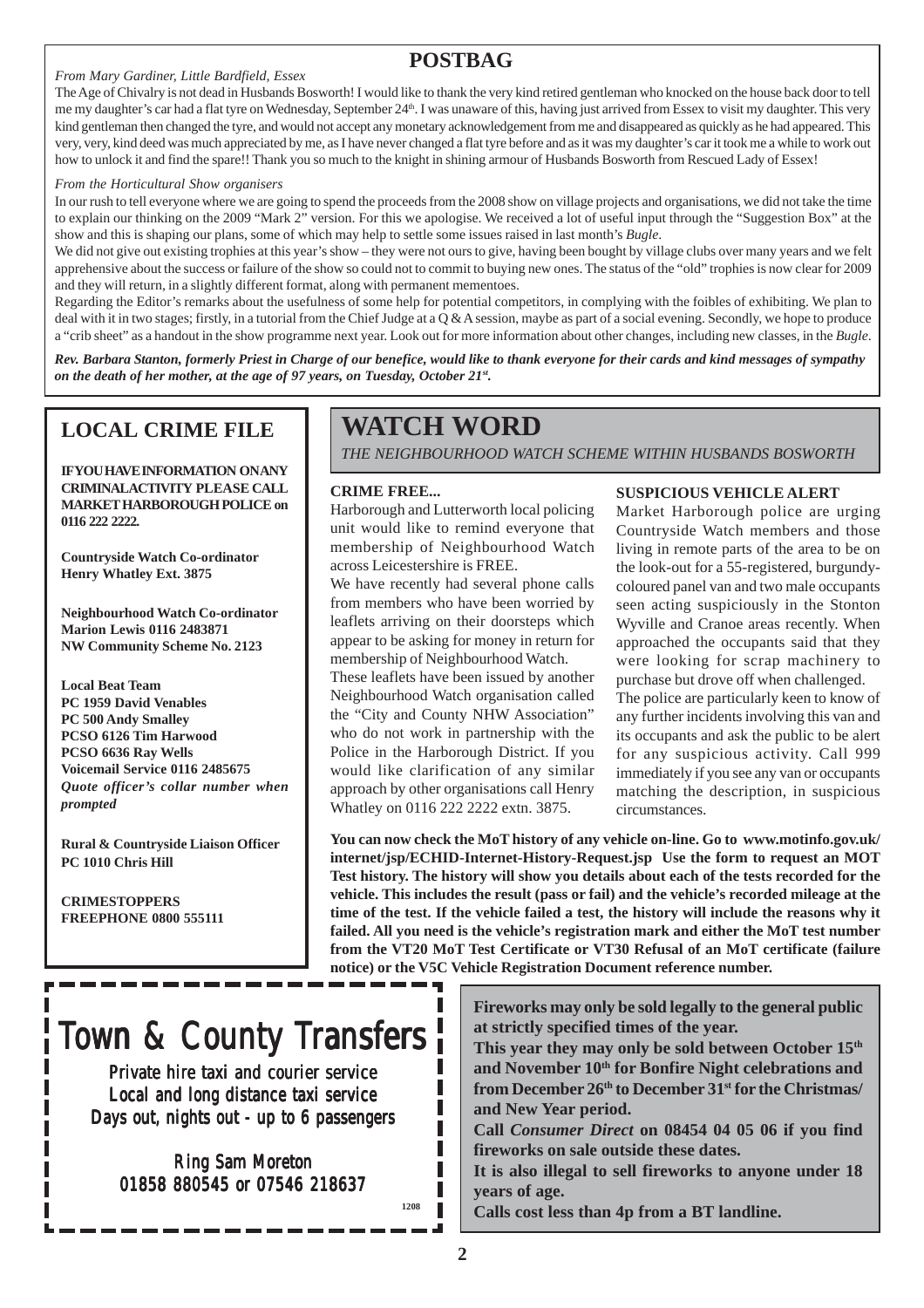# **BOSWORTH IN FOCUS**

*A ROUND-UP OF LOCAL NEWS*

#### **APOLOGIES...**

In last month's Parish Council Notes we inadvertently stated that the beech tree to be planted on the green near Bosworth Hall Lodge was to be dedicated to Jack Begley. Whilst we don't deny that Jack would warrant a memorial tree, not least for begetting most of the tradesmen in the parish and beyond, the tree is in fact to be dedicated to Jack Knight. Jack Knight, a stalwart supporter of the local branch of the Royal British Legion, for many years cycled past the spot planned for the memorial tree, on his way from work to his allotment in the Hall's walled garden.

The *Bugle* thanks Ken Payne of Lammas Close for pointing out the error of our ways!

# **LOCAL NEWS**

#### **IN BRIEF**

**Harborough** Carnival Committee are inviting local groups to apply for grants from the proceeds of this year's carnival. They have £2,500 to distribute and are seeking applications from local community groups.

If you would like more information please call in at the Harborough Mail offices, 9, Northampton Road, Market Harborough.

 $\blacksquare$  A leaflet describing the Civil War battle and taking the visitor on a guided tour of the newly erected viewpoints has been produced by the **Naseby** Battlefield Project Group. Copies are available from local shops, The Fitzwilliam Arms pub, Naseby and online at www.naseby.com

! A distinctive Rover Mini Cooper racing car was stolen recently in a raid on outbuildings near **Mowsley**. The vehicle is white with a blue roof and carries a number 7 racing number on each door. Call Market Harborough police if you have any information.

#### **PLAY AREA REVAMP**

New play equipment, additional softsurfacing and better access pathways for less-able visitors have recently been installed in the children's play area of the playing field. The improvements have been partly funded by a Section 106 grant levied on recent housing developments in the village and were administered by the Parish Council. Whilst they were on site the contractors also carried out a number of minor safety related repairs to the existing equipment, which had been highlighted by a RoSPA report carried out in the spring.

#### **LIGHT RELIEF...**

All Saints Church will welcome Alan Bevan from the Children's Society at a special Benefice Service on Sunday November 16th at 10.30am.

There will be supervised

Christingle making for children in the Church Hall during the service and everyone will  $\mathbb{Q}_{\infty}$ gather together during the service to light the Christingle candles and pray for children everywhere.



*Every One of Every Age is welcome!* Advent is coming………Get ready for the birth of Jesus.

**The Bell Inn will be hosting an evening of Irish music with a live Irish band on Friday, October 31st to help patrons celebrate Halloween.**

#### **THANKS...**

The *Bugle* Team thanks the organisers of the village's Horticultural Show for their kind donation towards our 'fighting fund'. *Editor's Note: The Editor would like to point out that the Treasurer's holiday in Fuerta Ventura was planned before the donation was received.*

> П П П

> П Ī П П П

#### **QUARRY LIAISON**

A condition of the recent planning approval for the eastern extension to the existing quarry site was that a formal committee of interested parties be set up. At the recent meeting representatives of Lafarge Aggregates Ltd., Harborough District Council, Leicestershire County Council, Husbands Bosworth Parish Council and Welford Parish Council came together to form the committee. District Councillor Brian Smith accepted nomination as chairman.

The new Quarry Manager, Dean Godfrey, introduced himself; Simon Bryant having moved to a Bedfordshire quarry. The meeting heard that quarry output was low, with work being sustained by the GRS bagging plant and the screening of imported material for asphalt production. The landfill site has been temporarily closed due to low quantities coming onto the site.

The new eastern extension site was discussed in detail. Before work can start, great-crested newt and badger fencing will be erected and a bridleway crossing established. The quarry managers assured the meeting that bridleway traffic would be given priority at all times. The planned life of the extension is 7-8 years and traffic movements are estimated to be similar to currently permitted levels. The area will be restored to agriculture, woodland, wetland and amenity lakes after closure.

Following the formal meeting the group was taken on a site tour to view the present operations and the site of the eastern extension.

#### **CONGRATULATIONS...**

...to **Karen Pennington**, of Kilworth Road, who recently completed the Great North Run marathon, raising funds for Macmillan Cancer Support.

...also, **Alice Powell** of Brook House, Bell Lane, who recently celebrated her  $100<sup>th</sup>$ birthday!



----------------

Small bales, old and new season £3

Bedding straw, wheat and barley £1.25

Local delivery Call Melvyn on 880281 ANTHONY FITZPATRICK PAINTERS & DECORATORS INTERIOR & EXTERIOR WORK ALL WORK UNDERTAKEN ESTIMATES FREE TEL: 0116 2331208 MOB: 07914 672305 **1208**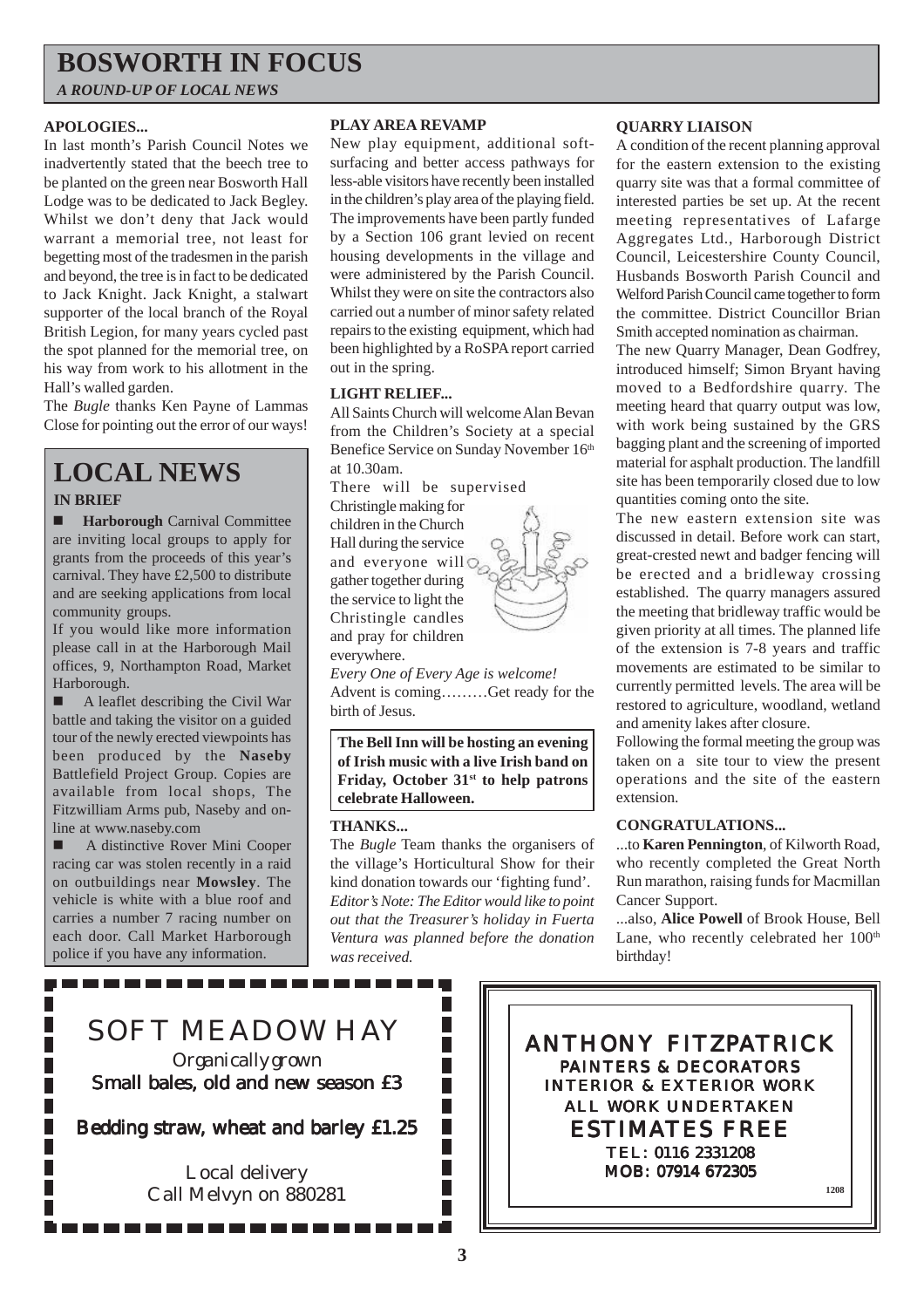# **SCHOOL REPORT**

#### **HUSBANDS BOSWORTH SCHOOL**

*Roll 2007/8 - 67* Head teacher Mrs. C. McDermott Husbands Bosworth C. of E. Primary School Welford Road Husbands Bosworth Lutterworth LE17 6JU Tel: 01858 880212 Email: office@husbandsbosworth.leics.sch.uk

#### **USED FURNITURE NEEDED**

Age Concern's charity shops, selling furniture and bric-a-brac, based in Oadby, Blaby, Birstall and Lutterworth are in urgent need of donations of serviceable items in good condition for sale.

The shops are usually very well stocked but in recent weeks Age Concern has struggled to cope with demand. Goods are sold at bargain prices so furniture is purchased more or less as soon as it goes into the shop.

Commenting, the Executive Director of Age Concern, Mr. Anthony Donovan said, "I am delighted that sales have been so good, because every penny taken is used to further develop services for local older people. The ongoing success of the shops however is dependent upon regular donations, in order to meet the demand from their many customers. Particularly needed are chests of drawers, glass cabinets, tables and chairs, coffee tables and bric-a-brac."

Donations can be taken to the shops directly or arrangements can be made by ringing Oadby 0116 2717989 or Blaby 0116 2781208.

#### **DRUMMING UP SUPPORT**

Do you fancy trying something new and addictive? Why not try African drumming for fun?

The recently formed group welcomes beginners and old hands of all ages and benefits from an experienced tutor.

We meet at Lutterworth Town Hall on Tuesdays between 7.30pm and 9.00 pm and the cost is only £5 per session. Contact Ralph on 880526.

#### **FOBS – BAG2SCHOOL CAMPAIGN**

The second of this year's FOBS *Bag2School* collections will take place on November 15<sup>th</sup>. As before, we will be collecting second-hand clothing, bedding, soft toys, shoes and handbags. We will arrange for the distinctive blue *Bag2School* collection bag to be delivered through your letterbox at the beginning of November.

We would very much like you to fill the bags and then leave them outside your door for collection on Saturday, November 15th. For those who are able to take it directly to the school, then it should be received no later than 8.30am on Monday, November 17<sup>th</sup>.

Your assistance with this project is very much appreciated. Let's have a big push and see if we are able to break the 1000kg barrier for the second collection running!

Anyone wishing to volunteer to deliver or collect bags, or requiring further information, please contact either Chairman, Kenny Anderson on 880705 or Treasurer, Steve Blake on 881045.

#### **ACTIVITY GROUPS 2008**

**All Saints Parochial Church Council** Contact: Peter Jones 880741 **Art Workshop** Contact: Ann Saxton 880971 **Badminton Club** Contact: Lorrie Forman 880281 **Bosworth Belles** Contact: Debbie Oliver 465434 **Conservative Association** Contact: Robert Maxwell 880361 **Craft Group** Contact: Margaret Bradley 880652 **Handbell Ringers** Contact: David Staples 880668 **Historical Society** Contact: Isobel Pepperill 880081 **1st Kilworth Scouts/Beaver unit** Contact: Andrew Lambert 880922 **Playing Field Committee** Contact: Jennifer Rogers 880401 **Royal British Legion** Contact: Robert Maxwell 880361 **Short Mat Bowls** Contact: Frank Thorp 880003 **Tennis Club** Contact: Jennifer Rogers 880401 **Tower Bell Ringers** Contact: Geoff Armitage 880066

#### **BYGONE BOSWORTH**

*The Historical Society's Periodical Journal*

The *Bugle* recently received a request for help from Hilary Wilson who, with husband Anthony, is researching the Wilson family history. Anthony is the grandson of A. Wilson who was headmaster of Husbands Bosworth School from 1907 to 1922. They would welcome any information that readers may have about Mr. Wilson and his time as headmaster. The *Bugle* has contact details please call the Editor on 880281.

**Two old cheese-press stones have recently been retrieved from storage at Honeypot Farm and placed on display on The Old Green.**

**The smaller stone came from the Knight family's home on Kilworth Road and was made from a block of hard Welsh blue slate. The larger stone is of soft sandstone or limestone and was damaged when it was removed from redundant farm buildings at Day's Lodge on the Mowsley bridlepath.**

**The stones would have been suspended in strong wooden frames and lowered down onto fresh cheese curds wrapped tightly in coarse muslin cloth. The weight of the stones consolidated the cheese and squeezed out the excess moisture.**

**In the days before pasteurisation and refrigeration, surplus milk produced during the summer grazing months would be made into cheese for storage. Husbands Bosworth was noted for its annual autumn cheese fairs at which the locally produced cheeses were traded.**

## **BOSWORTH GARAGE**

**Vehicle servicing and MoTs Collection & delivery available Personal attention Call Chris or Trevor 01858 880580 or 07811 625027**

COMPLETE CAR CARE

----------

Accident repair specialist Bodywork, dent, scratch and stone-chip repair Servicing, alloy refurbishment, welding MoT repair Valeting, full body polish Parking sensors, handling kits, etc. fitted Call Ben on 07710 024070 Based at Unit 2, Pebble Hall Farm between Husbands Bosworth and Theddingworth **<sup>1008</sup>**

Ė Ė I. É Ì.  $\blacksquare$ r r. Î.  $\blacksquare$ в  $\blacksquare$ Ė  $\blacksquare$ Ė

**0109**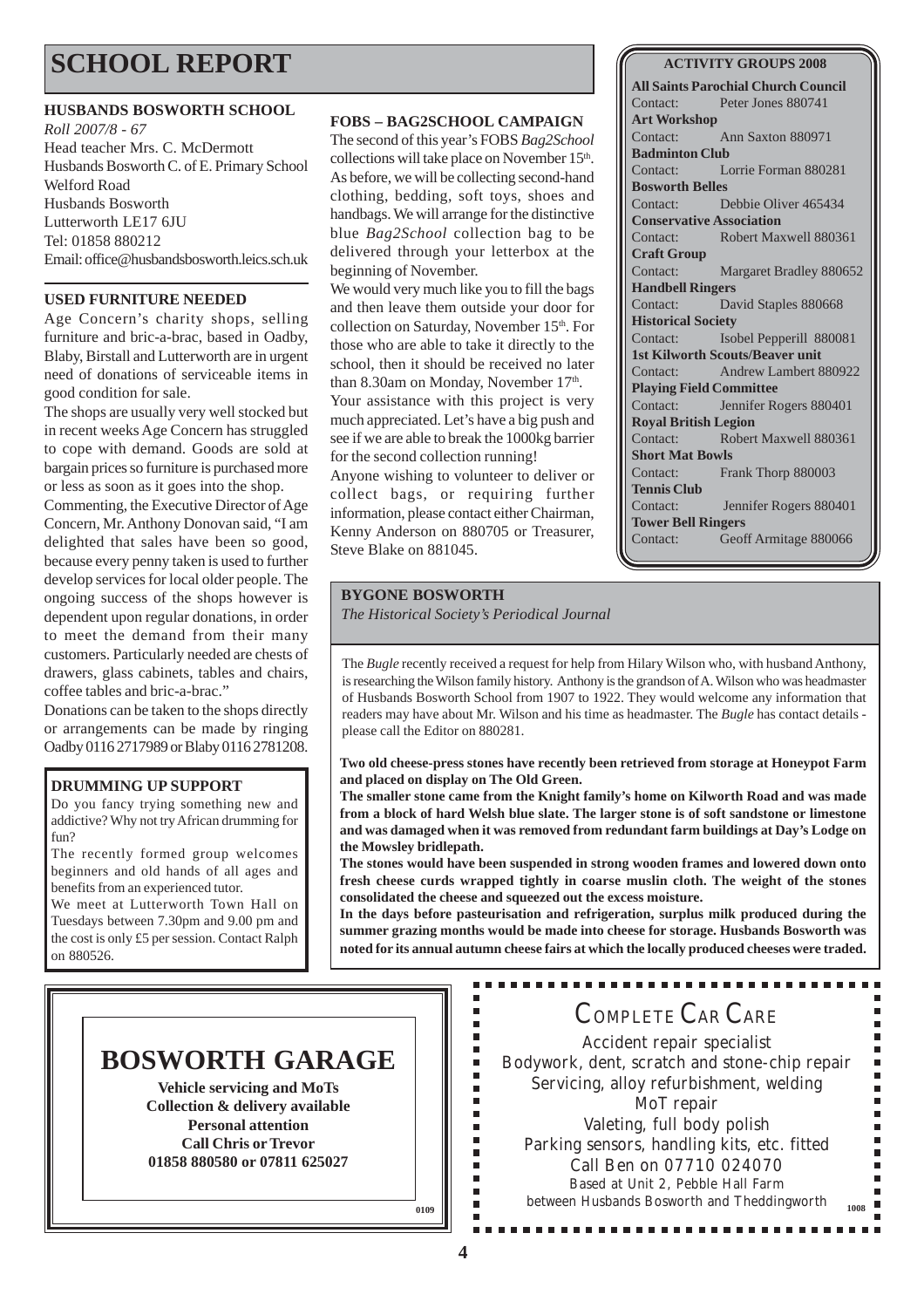#### **TRADE DIRECTORY 2008**

**G D Armitage Clock & Belfry Work** New installation, maintenance & repair Contact: Geoff Armitage 880066 **Begley Plumbing & Heating** Plumbing & heating engineer. Contact: Frank Begley 880541 **Gordon Begley** Building & roofing contractor. Contact: Gordon Begley 880028 **Begley's Windows & Conservatories** Bespoke joinery contractors Contact: Robert Begley 880671 **Gary Bennett Painter & Decorator** Contact: Gary Bennett 880285 **Croft Farm Bed & Breakfast** Contact: Jane Smith 880679 **Diane Hall** Beauty therapist, facials, pedicures, manicures & waxing. Contact: Diane Hall 880567 **Languard Ltd.** Weed control, fumigation and thermal insulation. Contact: Will Kay 880898 **Lodge Farm Antiques & Reclamation** Archectural antiques and reclaimed building materials Contact: Nigel Timms 881386 **Lodge Farm Luxury Toilet Hire** Luxury loos for your posh do! Contact: Nigel Timms 07720 834652 **Mike Price Heating Engineer** Oil-fired boiler servicing & repair Contact: Mike Price 880902 **Paul Bolton School of Motoring** Expert driving instruction Contact: Paul Bolton 880115 **TO ADVERTISE HERE Email Mike at: hiprice@btinternet.com or phone 880902**

#### **TENNIS CLUB**

The Tennis Club committee will be hosting a festive season luncheon on Thursday, December  $4<sup>th</sup>$  at the Sports Pavilion, Kilworth Road. Tickets are £10 per person and can be booked by calling Jennifer Rogers 880401 or Hilda Whitehurst 880737. Diners are asked to meet at 12.30pm in order to eat at 1.00pm. Places are limited so please book early. There will be araffle in aid of LOROS.

# **ACTIVITY GROUPS**

#### **BADMINTON CLUB**

The new season of the Badminton Club has recently restarted. Club nights are Mondays and Thursdays in the Village Hall. Unfortunately, due to increased costs the club has had to revise their subscriptions and

charges.

**Membership fees for the 2008-9 season:** •Annual subscription £20, plus a £1 shuttle fee per session.

•Playing visitors are welcome £2 per session (There is a five session limit before full membership is requested)

•Under 18s annual subscription £10, plus £1 per session shuttle fee.

Please call Ralph Horton on 880526 for more information.

#### **BOSWORTH BELLES**

The next meeting of the Bosworth Belles will be the annual Christmas Food evening and quiz night on Saturday November 29<sup>th</sup> at 7.30pm in the Village Hall. Everyone is asked to bring a favourite starter, pudding or nibbles.

For more information please call Claire on 880655.

**At the first meeting in the New Year the group will be checking their ancestry and investigating family trees - and watching out for** *skellingtons in cupboards!*

#### **LUNCHEON CLUB**

The Luncheon Club will be meeting on Wednesday, November 26<sup>th</sup> at Kilworth Springs Golf Club. Diners are asked to meet in the bar at 12.30pm as usual.

Please call Janice on 880668 to book your place. Transport may be arranged for those who have difficulty getting to the venue.

**The Luncheon Club Christmas Meal will be on Thursday, December 18th. Those wishing to join us for this popular event on the village calendar are urged to book your place as soon as possible as numbers are strictly limited.**

#### **HISTORICAL SOCIETY**

Fiona Ure, Keeper of Social History for Leicestershire Museums Service, gave members a glimpse into the world of superstitions and folklore at the recent meeting of Husbands Bosworth Historical Society. The talk focused on everyday superstitious beliefs, such as not walking under ladders and never opening an umbrella in the home. Ms. Ure stressed that whilst many superstitions had understandable reasoning based on protecting the victims' safety, many of the more common ones, such as touching wood for luck and lucky horseshoes have no rational explanation. The talk was richly illustrated with artefacts, including some unusual good-luck charms, a tea-leaf reading cup and tarot cards from the Museum's Service collection.

**The next meeting of the Historical Society** will be on Wednesday, November 5<sup>th</sup> at **7.30pm in the Church Hall, Honeypot Lane, when Peter Wilford of Market Harborough Moviemakers will be entertaining us with a programme of short films on subjects of local interest. One film will show the Harborough-based** *Harboro' Rubber Company* **in its heyday at the St. Mary's Road site.**

For more information please call Isobel on 880081.

#### **GOOD SPORTS REQUIRED!**

The Playing Field Committee, which oversees the funding and maintenance of the facilities on the village playing field and manages the operation of the Sports Pavilion, is seeking new members.

The committee comprises of representatives of the playing field user groups, the Parish Council and villagers. In order to balance the make-up of the committee it is hoped to recruit new members from the community. Anyone interested in joining the group, which meets about four times a year, is asked to contact Audrey Marlow on 880316.

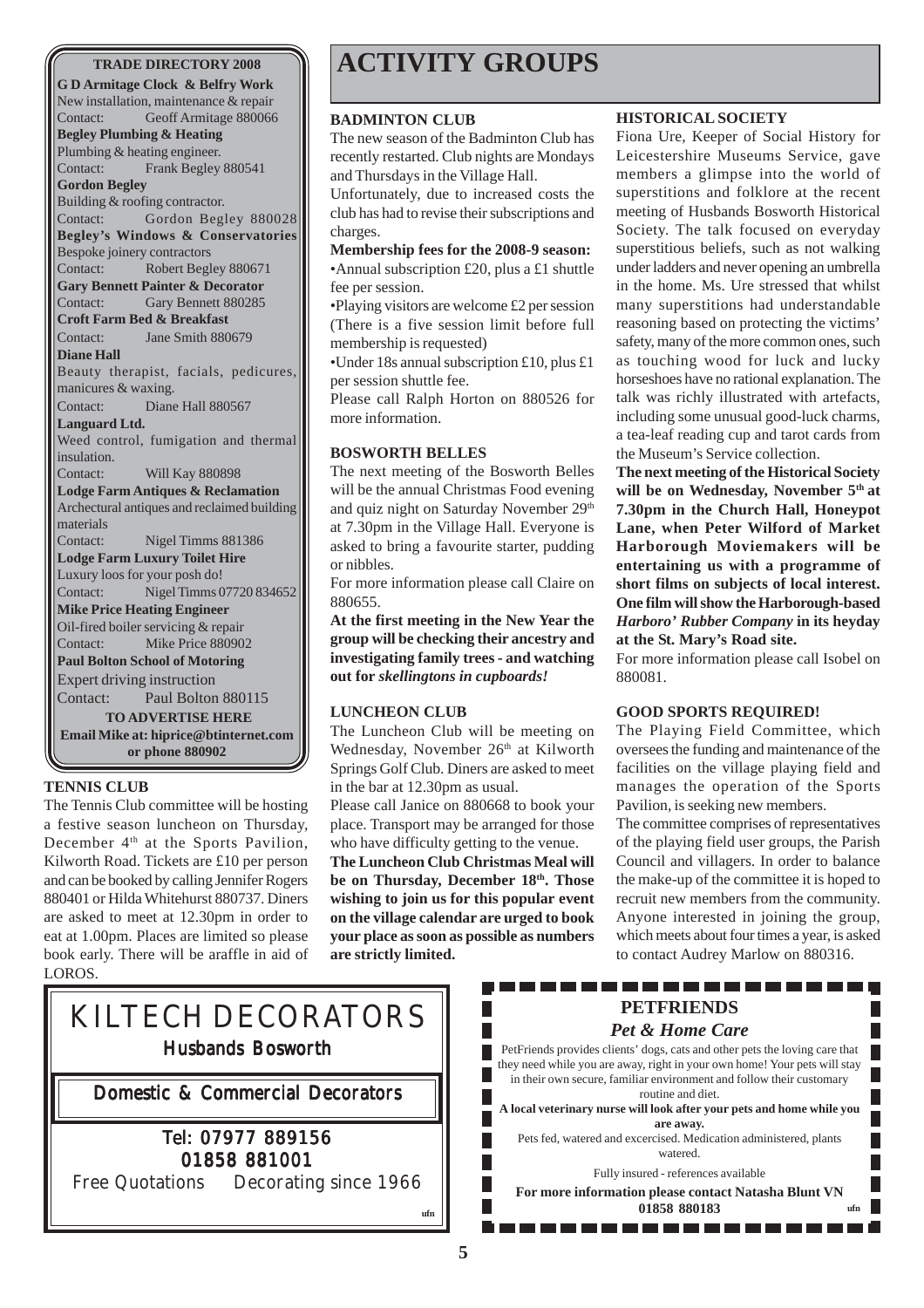| <b>PARISH COUNCIL NEWS</b>                                                                              | <b>LOCAL OFFICERS</b><br><b>Husbands Bosworth Parish Council:</b><br><b>Councillors</b> |                |
|---------------------------------------------------------------------------------------------------------|-----------------------------------------------------------------------------------------|----------------|
| Report of the Parish Council Meeting held on Tuesday, October 7 <sup>th</sup> 2008                      | Patricia Day                                                                            | 880748 (Chair) |
| Five Council members, District Councillor Smith and County Councillor Hart were present.                | William Fletcher                                                                        | 880910         |
| Apologies were received from Bill Fletcher and the Clerk. [Sue Fisher took the minutes]                 | Melvyn Forman                                                                           | 880281         |
| <b>VISITORS' OUESTIONS</b>                                                                              | Geoffrey Armitage                                                                       | 880066         |
| •District Councillor Smith informed the meeting that reports of youngsters riding mini-motorcycles      | Heather O'Connor                                                                        | 880165         |
| on Butt Lane had been reported to the police. County Councillor Hart added that, under new guidelines,  | Susan Fisher                                                                            | 880026         |
| a more common sense and lenient approach to such minor offences would be taken by the police.           |                                                                                         |                |
| •Councillor Hart also told the meeting that he understood that the Ashacre Close highways authority     | <b>Parish Clerk</b>                                                                     |                |
| adoption dispute had been resolved.                                                                     | Jackie Fletcher,                                                                        |                |
| <b>MATTERS ARISING</b> from the Minutes of the previous meeting                                         | 13 School Lane,                                                                         |                |
| • A number of items were deferred pending clarification by the Clerk.                                   | <b>H.B. LE17 6JU</b>                                                                    |                |
| <b>CEMETERY</b>                                                                                         | Tel: 880910                                                                             |                |
| •Council reviewed the Cemetery Charges and it was agreed to raise the fees for burials and the pre-     |                                                                                         |                |
| purchase of grave spaces. It was noted that our charges were still lower than other charges locally and | <b>District Councillor</b>                                                              |                |
| it was agreed to review charges annually.                                                               | Brian Smith                                                                             |                |
| •Clerk to be asked to contact the mowing contractor regarding spraying the paths before the winter.     | 10 Butt Lane,                                                                           |                |

#### **PLAYING FIELD**

•Council was unaware of any progress on the installation of fencing and gates and the paving around the pavilion building.

#### **ALLOTMENTS**

•The Chairman informed the meeting that the school hoped to share an allotment plot. It was hoped that pupils would be encouraged to tend the plot themselves as part of the curriculum, and pay for any inputs with funds from the village Horticultural Show.

•It was noted that the allotment holders were seeking members to form a committee to arrange fund-raising functions. Mrs. Fisher offered to represent the Parish Council.

#### **TRAFFIC ISSUES**

•Representatives of Leicestershire Highways authority attended a recent meeting of the Traffic Action Group. Concerns were raised about the number of road accidents at the A4304 / Station Road junction near Kilworth Wharf. Highways agreed to consider updating existing signs and installing additional signs at the junction.

•The group noted that additional 'One Way' signs had been erected in Bell Lane and the existing ones had been cleaned.

•Council noted that during a recent cycle club time-trial cyclists had been seen travelling the wrong way in Bell Lane. Clerk to be asked to write to the cycling club regarding the matter.

#### **NEIGHBOURHOOD WATCH**

•Council agreed that Neighbourhood Watch signs for the village entrances will have 'Husbands Bosworth' printed on them to emphasise that the community was part of a 'whole village' scheme.

•A map of the areas of the village that had NW representatives and which highlighted those areas not covered, was discussed.

#### **ACCOUNTS**

•Accounts were presented and approved by Council.

•Council agreed to defer a review of the Clerk's salary.

#### **PLANNING MATTERS**

•The planning application for Bosworth House was discussed. It was noted that the planning consent for the site included a further review by the highway authority of traffic issues relating to the proposed exits onto Berridges Lane.

•Although it was noted that no application had been filed for an installation within the parish, local wind farm proposals in general were discussed briefly. **ANY OTHER BUSINESS**

•The village school had offered to plant bulbs on The Green. Council members pointed out that there were already bulbs planted there and suggested the grass verge on Welford Road outside the school as an alternative.

•Council had been approached by British Waterways regarding support for the provision of temporary visitor moorings on the canal near Honeypot Farm Bridge. Council members were happy to support BW in this venture, which it was hoped would encourage more boaters to stop and visit the village. Council would offer a financial contribution and would seek contributions from those village businesses that were likely to benefit from visiting boaters. •Mrs. O'Connor reported that she had heard nothing yet regarding the Rural Housing Scheme survey.

ш

#### **NEXT MEETING**

*The next meeting of the Parish Council will be on Tuesday, November 4th 2008 at 7.30pm in the Committee Room of the Village Hall.*

TO ADVERTISE HERE COSTS JUST £6 PER MONTH THE *BUGLE* IS DELIVERED FREE TO EVERY HOUSEHOLD IN THE PARISH AND REACHES PLACES OTHER PUBLICATIONS CAN'T REACH! Call Mike or Sylvia on 880902 or email: hiprice@btinternet.com

DIANE E. HALL Beauty Therapist CIBTAC ITEC CIDESCO qualified Full range of luxury treatments in tranquil surroundings Facials, body treatments, manicure, pedicure, waxing, tanning *Stockist of Susan Molyneux products* Brochures and Gift Vouchers available Tel: 01858 880567 or 07732 571714 **ufn**

H.B. LE17 6LN Tel: 880021

Email: b.smith@harborough.gov.uk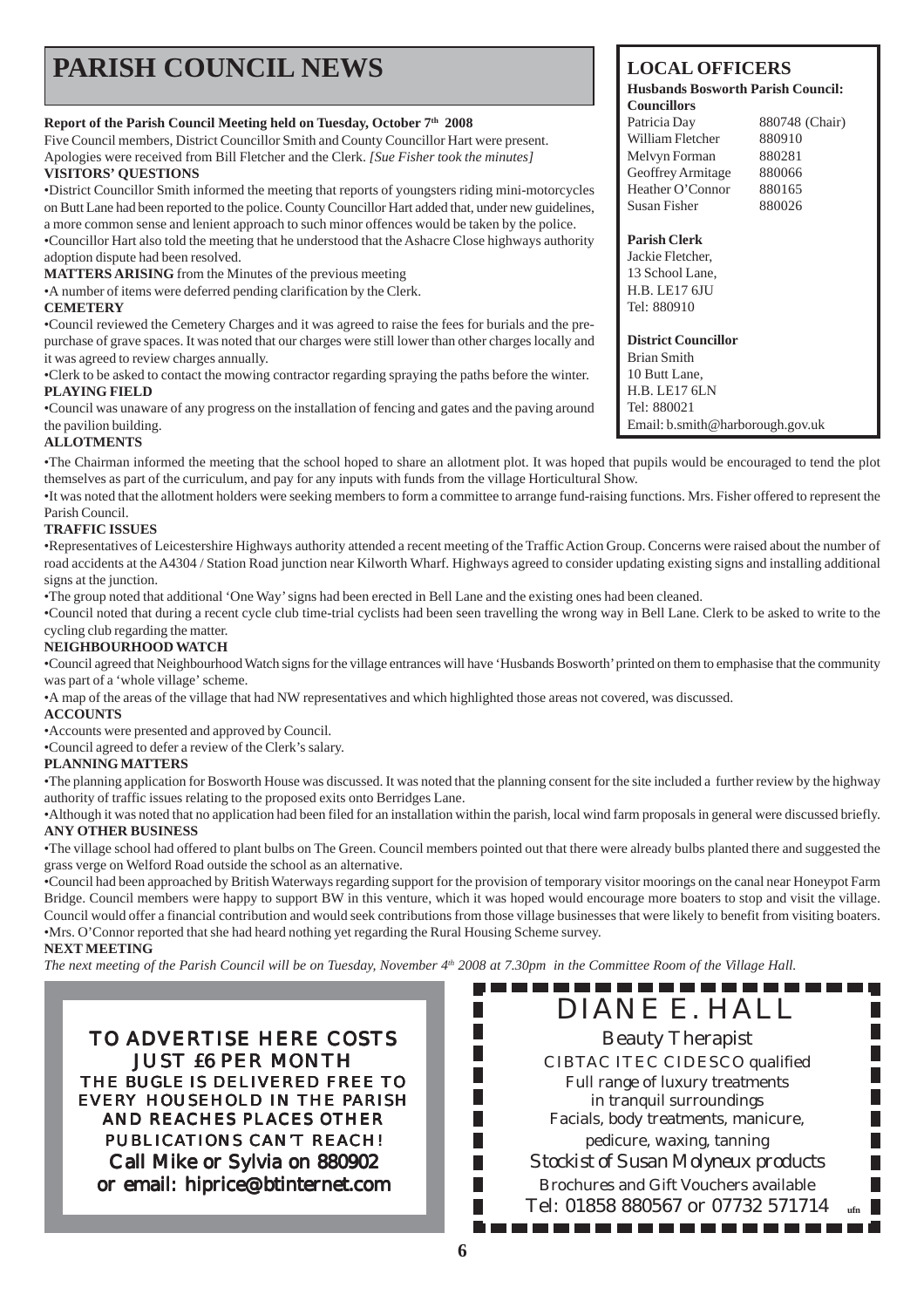# **CHURCH NEWS**

*All Saints Parish Church, Methodist Chapel & St. Mary's Roman Catholic Church*

#### **BENEFICE CHRISTMAS MEAL**

The annual Benefice Christmas Meal will be at Hothorpe Hall on Monday, December 8<sup>th</sup> at 7.00pm. This is always a very popular event in the church's calendar and an opportunity to make new friends and rekindle old friendships within the Hexagon Benefice group. Musical entertainment for the evening will be provided by The Harborough Singers.

To reserve places for this popular event please call Di Jones on 880741

#### **GARDEN OF REMEMBRANCE**

All Saints Church members would like to thank everyone who contributed to the cost of laying out the new Garden of Remembrance in the churchyard.

Work to mark out the plot with a kerb, so that individual ashes burial sites can be identified, was carried out by Stamps of Market Harborough.

Recently, a group of volunteers laid two tonnes of local stone, which was kindly donated by Lafarge Aggregates Ltd., to finish off a quiet corner at the back of the site for reflection and memories. A wooden bench and floral tribute holders will be installed soon.

There will be a service of Remembrance and Thanksgiving in loving memory of the departed on **Monday, November 3rd** at 7.30pm.

### **METHODIST CHURCH Coffee Morning**

Wednesday, November 19th 10.00am-12.00. at the home of Lloyd Jones, 12 Butt Lane Visitors always welcome.

#### **ALL SAINTS CHRISTMAS FESTIVAL**

We would urge everyone who wishes to put in an entry for our Festival to get their form to Belinda Hall at 14 Highcroft as soon as possible so that arrangements can be made. We hope that this year's event will be even bigger and better than before. Remember, it's free to exhibit!

This year's event will be a festival of Christmas with exhibits ranging from trees to stables, wreaths to angels, candles and stockings, all swathed in lights. There will be refreshments, musical entertainment and children's competitions throughout the weekend and a grand switch-on of the lights at 10.00am on Saturday, November 29th. The church will be open from 10.00am to 5.00pm on Saturday, 29<sup>th</sup> and Sunday 30<sup>th</sup>, followed by an Advent Service on Sunday. We hope that as many as possible will come along and support the church's biggest event of the year.

Entry to the festival is £2.50 per person, children under 14 free.

For further information contact either Belinda on 880968, Lorrie on 880281, Janice on 880668 or Penny on 881140.

#### **MID-WEEK COMMUNION**

**Rev. Alison conducts a short but reflective service of communion every Wednesday, in Church, at 9.15am. Everyone is welcome to join in.**

**ALL SAINTS FLOWER ROTA Altar:** *November 2 - Janice Staples Nov. 9, 16 - Ann Saxton Nov. 23 - Penny Mattock* **Children's Corner:** *November 2 - Lorrie Forman Nov. 9, 16 - Heather O'Connor Nov. 23 - Volunteer please!*

**Call Penny Mattock on 881140 if you would like to join the Flower Rota.**

٦

. . . . . .

П T.  $\overline{\phantom{a}}$  $\overline{\mathcal{A}}$  $\Box$ 

П

### #CHURCH SERVICES #

### **All Saints Parish Church NOVEMBER**

- **2 Join with Methodists**
- **3 7.30pm All Souls Service**
- **9 10.45am Service of Remembrance**
- **16 10.30am Benefice Service**
- **23 10.30am All Age Service**
- **30 5.00pm Advent Service**

*Short Communion every Wed. at 9.15am* **Churchwardens:**

> **Peter Jones 880741 James Avery 880164**

**Vicar: Rev. Alison Hampton 880351**

#### **Methodist Church**

- **2 Mr G Herbert** *Joined by All Saints*
- **9 Rev. M Haighton**
- **16 Mrs R Whatton**
- **23 Rev. B Kennard (Communion)**
- **30 Mr R Stephenson**

**Services every Sunday 6.30pm. All Welcome**

**Contacts: Rev. Brian Kennard 462889 Senior Church Steward: Mr. A Lloyd Jones 880343**

### **St Mary's Roman Catholic Church**

**Services every Sunday 8.30am.**

**Contact: Robert Constable-Maxwell 880361 Father Owen O'Neil 462359**

. . . . . . . . . . . .

. . . . . . . .

### **WOODPECKER TREE SURGERY**

All aspects of tree-work undertaken from dismantling large roadside trees to pruning and reshaping small garden trees. We also offer a stump grinding service. Professionally qualified and insured. **For free quotation and advice call**

**Chris on: 01858 880818 www.woodpeckertrees.com ufn**

# **MIKE HART vtct - Personal Trainer**

. . . . . . . . . . . . . . . . . .

*Bringing exercise to you, whatever your level of fitness* **Alternatively, join us at our regular circuit training sessions at Welford Youth & Community Centre Tuesday evenings 6.45pm to 7.45pm Only £4 per session**

**Call Mike on 575598 or 07813 002143 <sup>1208</sup>** . . . . . . . . . . . . . . . .